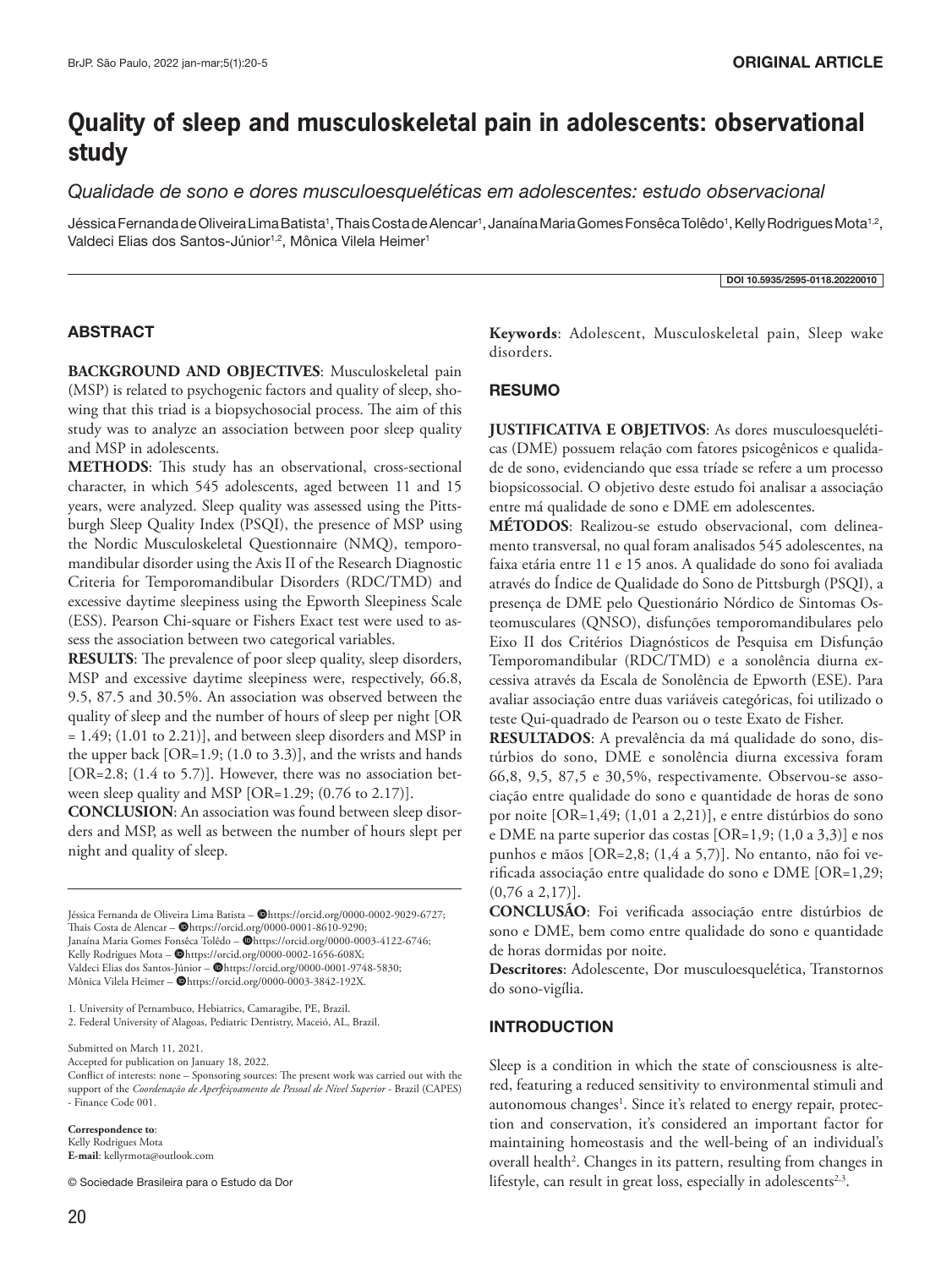Studies indicate that this age group is the most vulnerable to sleep disorders because the nervous system reaches maturity during this phase, in addition to biological, psychological, and social changes<sup>4,5</sup>. These conditions associated with the lack of physical activities and the excessive use of technology and media may hinder the restorative action of sleep and, consequently, generate manifestations of pain<sup>6</sup>. Furthermore, sleep can become fragmented, increasing the number of awakenings, and compromising physical and mental health<sup>7</sup>.

Studies suggest that there is a reciprocal relationship between sleep problems and pain, that pain can affect both quality and quantity of sleep, and that lack of sleep may increase pain<sup>2</sup>.

Based on this premise, there is a substantial overlap between musculoskeletal pain (MSP), psychogenic factors and sleep quality, making it evident that this triad refers to a biopsychosocial process<sup>8</sup>. Within this context and considering the growing number of individuals reporting poor quality of sleep and MSP as complaints, this study sought to analyze these associations in adolescents.

# **METHODS**

Observational, cross-sectional study conducted with 545 students aged 11 to 15 years old of both genders enrolled in public schools in Recife, PE. This study followed the recommendations of the STROBE Statement (Strengthening the Reporting of Observational studies in Epidemiology)<sup>9</sup>.

Data collection was conducted in public schools in Recife-PE, from October to November 2018, inside the classroom, under confidentiality, without the presence of the principal and/or teachers, in order to avoid the student feeling embarrassed during the process of answering the questionnaires. The tabulation and analysis of data were carried out between November and December 2018 by the researchers.

Students who were undergoing any treatment directed at sleep disorder, MSP or who presented cognitive difficulties (referred by teachers) that compromised the application of the instruments were excluded.

Data was collected by measuring demographic variables, sleep quality (Pittsburgh Sleep Quality Index - PSQI), musculoskeletal symptoms (Nordic Musculoskeletal Questionnaire - NMQ), symptoms of temporomandibular disorder (Research Diagnostic Criteria for Temporomandibular Disorders - RDC/TMD, Axis II, questions 3 and 7) and level of sleepiness (Epworth Sleepiness Scale - ESS).

The sociodemographic questionnaire included questions about age (years), gender, schooling, and marital and professional status of legal guardians.

The Brazilian version of the PSQI, validated for the adolescent population between 10 and 19 years of  $age<sup>10</sup>$ , was used for the evaluation of sleep quality. In this study, sleep quality was categorized as good ( $\leq 4$ ) and poor ( $\geq 5$ ) (poor sleep quality + sleep disorder). In addition, the adolescents who presented sleep disorders were evaluated.

To assess the presence of musculoskeletal symptoms, the general NMQ questionnaire was used. This questionnaire presents a figure of the human body divided into 9 areas and, through binary choices, the individual answers about the occurrence of symptoms in the last 12 months and the last  $7 \text{ days}^{11}$ .

Orofacial pain was assessed through question 3 (''Have you had pain in your face, jaw, temple, front ear or ear in the past month"?) and 7 (''How would you rate your facial pain on a scale from zero to 10 at the present moment, i.e., exactly right now, where zero means 'no pain' and 10 means the 'worst possible pain?') of the RDC/TMD<sup>12</sup>.

Excessive daytime sleepiness was evaluated using the ESS, composed of eight situations with the objective of quantifying the possibilities of the individual falling asleep. Its score can vary from 0 to 24 points, with values higher than 9 being considered excessive daytime sleepiness and above 16 being considered severe sleepiness<sup>13,14</sup>. For this study, sleepiness was divided into two categories: Yes  $(\geq 10)$  and No  $(\leq 9)$ .

The Pearson's Chi-square test or Fisher's Exact test were used to evaluate the association between two categorical variables. In addition, to assess the strength of associations, the Odds Ratio (OR) values and respective confidence intervals (CI) of each category in relation to the base category were obtained. The margin of error used in the decision of the statistical tests was 5%.

### **Bias**

Sampling bias was avoided through cluster sampling. First, the following conglomerates were defined: 1 - municipal school and state school; 2 - classes. Then, randomization was performed in two stages. In the first stage, the municipal and state schools were randomized to ensure that the research was conducted proportionally to the number of schools in the six political-administrative regions (RPA - *regiões político-administrativas*) for the municipal institutions, and, in the northern and southern areas, for the state institutions. In the second stage, after the schools had been defined, the students were randomly drawn, taking into account the proportionality among the classes.

The sample size calculation was performed using the statistical software Epi Info version 7, with a 95% CI, admitting a 5% error and a design effect of 1.5. Using a prevalence of 50% of sleep disorders in adolescence, due to the possibility of multiple outcomes, since the present study is an arm of a larger research, a minimum sample size of 574 adolescents was obtained based on the study by Schlarb et al.<sup>15</sup>. In addition, 20% more was added to compensate for possible losses, resulting in a final sample size of 688 adolescents.

This study was approved by the Ethics Committee for Research with Human Beings of the University of Pernambuco (Brazil), under process number 1.432.302/2016. All volunteers and their parents or guardians signed a Free and Informed Consent Term (FICT) before data collection.

### **Statistical analysis**

To evaluate the association between two categorical variables, the Pearson's Chi-square test or Fisher's Exact test was used. To assess the strength of the associations, the OR values and respective CI of each category in relation to the base category were obtained. The margin of error used in the decision of the statistical tests was 5%.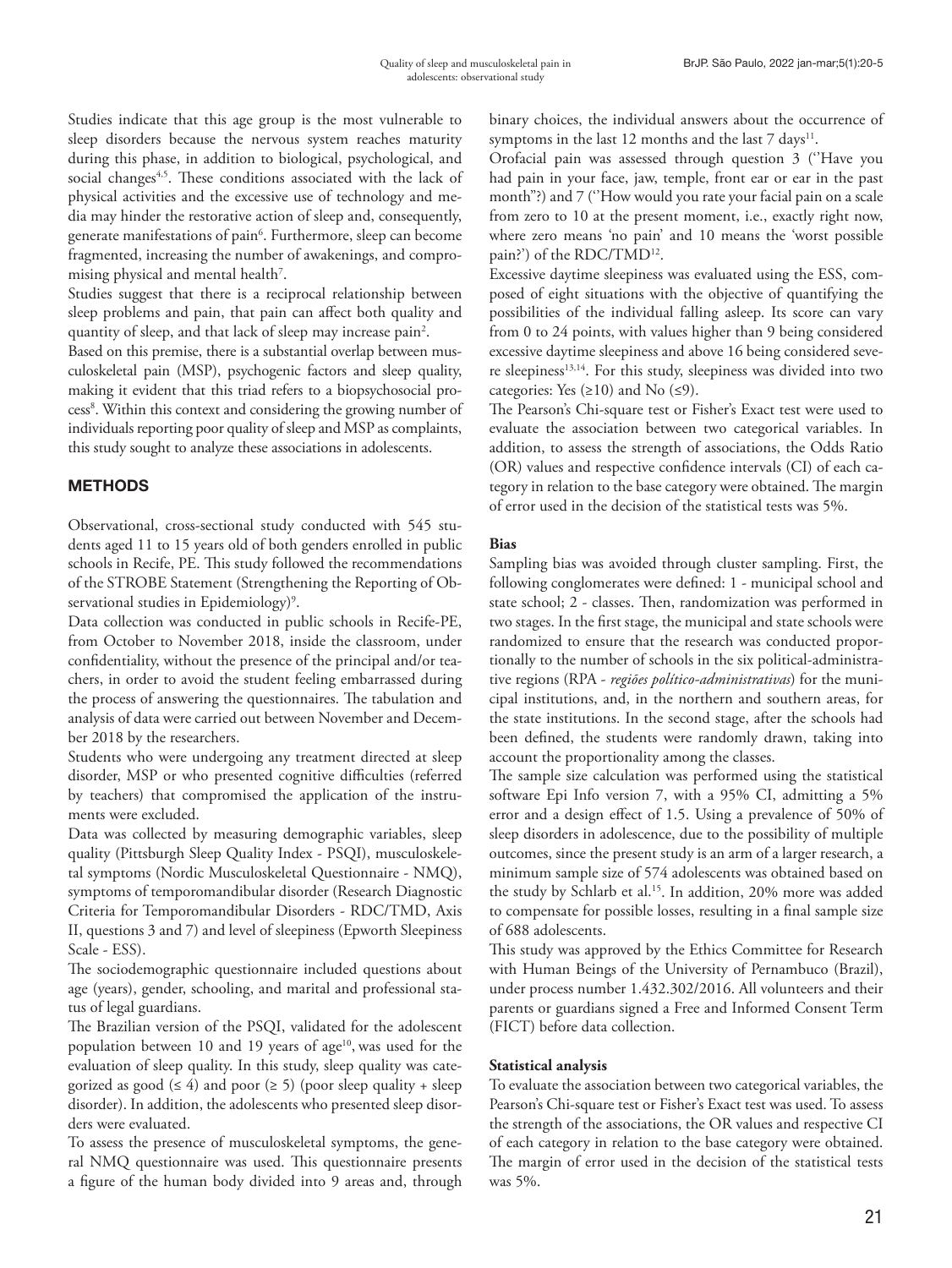|  |  |  |  | Table 1. Quality of sleep, excessive daytime sleepiness, hours of  |  |
|--|--|--|--|--------------------------------------------------------------------|--|
|  |  |  |  | sleep, frequency of coughing or heavy snoring and presence of pain |  |

| Variables                               | n   | %      |
|-----------------------------------------|-----|--------|
| Total                                   | 545 | 100.00 |
| Quality of sleep                        |     |        |
| Good                                    | 181 | 33.2   |
| Poor                                    | 312 | 57.2   |
| Sleep disorder                          | 52  | 9.5    |
| Classification of sleep                 |     |        |
| Good                                    | 181 | 33.2   |
| Poor                                    | 364 | 66.8   |
| Degree of excessive daytime sleepiness  |     |        |
| Normal                                  | 348 | 63.9   |
| Excessive daytime sleepiness            | 172 | 31.6   |
| Severe sleepiness                       | 25  | 4.6    |
| Excessive daytime sleepiness            |     |        |
| Yes                                     | 197 | 36.1   |
| <b>No</b>                               | 348 | 63.9   |
| Hours of sleep                          |     |        |
| Less than 8 hours                       | 179 | 32.8   |
| More or equal to 8                      | 366 | 67.2   |
| Coughing or heavy snoring               |     |        |
| None in the past month                  | 384 | 70.5   |
| Less than 1 time/week                   | 85  | 15.6   |
| From 1 to 2 times/week                  | 48  | 8.8    |
| 3 or more times/week                    | 28  | 5.1    |
| Pain ( $Q1 + Q4 + Q3$ Axis)             |     |        |
| Yes                                     | 477 | 87.5   |
| No<br><b>Contract Contract Contract</b> | 68  | 12.5   |

Q1 = Have you had any problems (such as pain, tingling/numbness) in the past 12 months?

Q4 = In the past 7 days, did you have any problems in the?'

Q3 Axis = Have you had pain in your face, jaw, temple, front ear, or ear in the past month?

### RESULTS

Among the respondents, it was possible to identify that more than half of students attended school during the afternoon (56.0%); the most prevalent age was 13 years old (28.1%) and the gender distribution was approximately uniform, i.e., 50.3% were male and 49.7% female. Regarding the guardians, 71.9% were employed and 56.7% reported having partners.

It was observed that most adolescents (66.8%) had poor sleep quality (poor quality + sleep disorder). Excessive daytime sleepiness was present in 30.5% of adolescents (excessive daytime sleepiness + severe sleepiness), 32.8% slept less than 8 hours per night, and 87.5% reported pain (Table 1).

No significant associations between quality of sleep and sociodemographic characteristics (school period, age group, gender, marital and professional status of guardians) were found. It was observed that the hours of sleep variable were the only variable that showed an association with sleep quality, OR 1.49 (1.01 to 2.21) (Table 2).

Q1 and Q4 were questions from the questionnaire. This questionnaire had a picture of the human body, where the teenager marked the location of pain. Thus, following the question In the past 7 days, did you have any problems in the? Right below would come the human body figure where the adolescents could mark the pointed locations.

It's possible to verify a statistically significant association between sleep disorder and upper back pain (p=0.038, Table 3). These adolescents were 1.9 times more likely to have upper back pain compared to those without sleep disorders. There was also an association between sleep disorders and pain in the wrists and hands  $(p=0.004)$ , an area where adolescents without sleep disorders were almost three times more likely to have no pain.

Table 2. Evaluation of sleep quality according to hours of sleep, frequency of coughing or heavy snoring, excessive daytime sleepiness, and presence of pain

|                              | Quality of sleep |      |      |      |       |       |                    |                     |
|------------------------------|------------------|------|------|------|-------|-------|--------------------|---------------------|
| Variables                    | Poor             |      | Good |      | Total |       | p-value            | OR (CI 95%)         |
|                              | n                | %    | n    | %    | n     | %     |                    |                     |
| Hours of sleep               |                  |      |      |      |       |       | $p^{(1)} = 0.043*$ |                     |
| Less than 8 hours            | 130              | 72.6 | 49   | 27.4 | 179   | 100.0 |                    | 1.49 (1.01 to 2.21) |
| More or equal to 8           | 234              | 63.9 | 132  | 36.1 | 366   | 100.0 |                    | 1.00                |
| Coughing or heavy snoring    |                  |      |      |      |       |       | $p^{(1)} = 0.939$  |                     |
| None in the past month       | 256              | 66.7 | 128  | 33.3 | 384   | 100.0 |                    | 1.00                |
| Less than 1 time/week        | 56               | 65.9 | 29   | 34.1 | 85    | 100.0 |                    | 0.97 (0.59 to 1.59) |
| From 1 to 2 times/week       | 52               | 68.4 | 24   | 31.6 | 76    | 100.0 |                    | 1.08 (0.64 to 1.84) |
| Excessive daytime sleepiness |                  |      |      |      |       |       | $p^{(1)} = 0.979$  |                     |
| Yes                          | 111              | 66.9 | 55   | 33.1 | 166   | 100.0 |                    | 1.00 (0.68 to 1.48) |
| No                           | 253              | 66.8 | 126  | 33.2 | 379   | 100.0 |                    | 1.00                |
| Pain ( $Q1 + Q4 + Q3$ Axis)  |                  |      |      |      |       |       | $p^{(1)} = 0.347$  |                     |
| Yes                          | 322              | 67.5 | 155  | 32.5 | 477   | 100.0 |                    | 1.29 (0.76 to 2.17) |
| No                           | 42               | 61.8 | 26   | 38.2 | 68    | 100.0 |                    | 1.00                |

\*Significant association at 5%. <sup>(1)</sup> Chi-square test; Q1 = Have you had any problems (such as pain, tingling/numbness) in the past 12 months? Q4 = In the past 7 days, did you have any problems in the? Q3 Axis = Have you had pain in your face, jaw, temple, front ear or ear in the past month?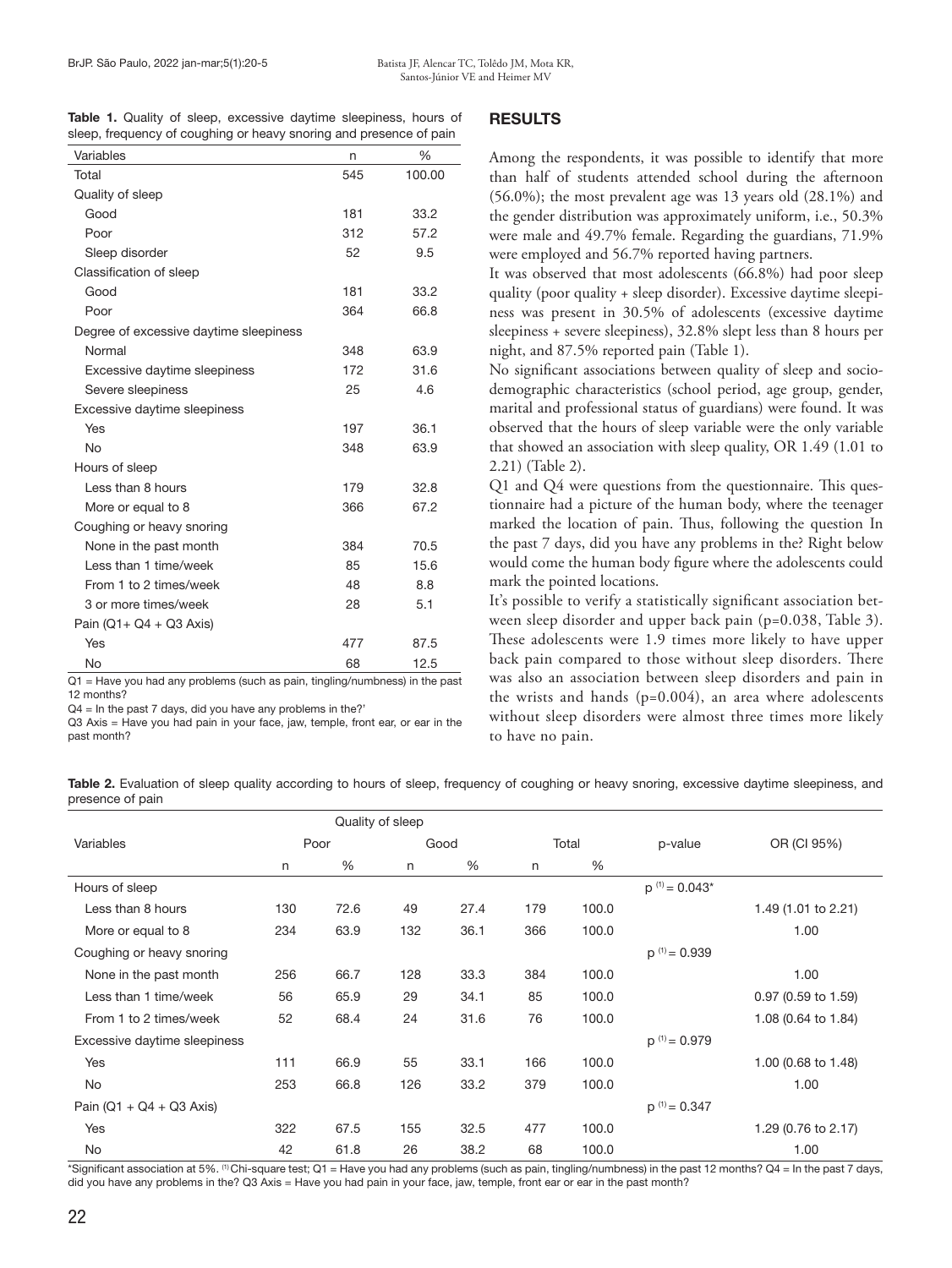|  |  |  |  | <b>Table 3.</b> Evaluation of sleep disorder, according to the location of pain in the last 12 months (Q1) |  |  |  |
|--|--|--|--|------------------------------------------------------------------------------------------------------------|--|--|--|
|--|--|--|--|------------------------------------------------------------------------------------------------------------|--|--|--|

|                  |                | Sleep disorder |     |      |         |       |                    |                  |
|------------------|----------------|----------------|-----|------|---------|-------|--------------------|------------------|
| Variables        | Yes            |                | No  |      | Total   |       | p-value            | OR (CI 95%)      |
|                  | $\sf n$        | $\%$           | n   | $\%$ | $\sf n$ | $\%$  |                    |                  |
| Neck             |                |                |     |      |         |       | $p^{(1)} = 0.896$  |                  |
| Yes              | 15             | 9.8            | 138 | 90.2 | 153     | 100.0 |                    | 1.0 (0.6 to 2.0) |
| No               | 37             | 9.4            | 355 | 90.6 | 392     | 100.0 |                    | 1.0              |
| Shoulders        |                |                |     |      |         |       | $p^{(1)} = 0.804$  |                  |
| Yes              | $10$           | 8.9            | 102 | 91.1 | 112     | 100.0 |                    | $1.0$            |
| No               | 42             | 9.7            | 391 | 90.3 | 433     | 100.0 |                    | 1.1 (0.5 to 2.3) |
| Upper back       |                |                |     |      |         |       | $p^{(1)} = 0.038*$ |                  |
| Yes              | 21             | 13.7           | 132 | 86.3 | 153     | 100.0 |                    | 1.9 (1.0 to 3.3) |
| No               | 31             | 7.9            | 361 | 92.1 | 392     | 100.0 |                    | 1.0              |
| Elbows           |                |                |     |      |         |       | $p^{(2)} = 1.000$  |                  |
| Yes              | $\overline{4}$ | 9.5            | 38  | 90.5 | 42      | 100.0 |                    | 1.0 (0.3 to 2.9) |
| No               | 48             | 9.5            | 455 | 90.5 | 503     | 100.0 |                    | 1.0              |
| Wrists and hands |                |                |     |      |         |       | $p^{(1)} = 0.004*$ |                  |
| Yes              | 10             | 4.9            | 196 | 95.1 | 206     | 100.0 |                    | 1.0              |
| No               | 42             | 12.4           | 297 | 87.6 | 339     | 100.0 |                    | 2.8 (1.4 to 5.7) |
| Lower back       |                |                |     |      |         |       | $p^{(1)} = 0.118$  |                  |
| Yes              | 16             | 13.2           | 105 | 86.8 | 121     | 100.0 |                    | 1.6 (0.9 to 3.1) |
| No               | 36             | 8.5            | 388 | 91.5 | 424     | 100.0 |                    | 1.0              |
| Hip/thighs       |                |                |     |      |         |       | $p^{(1)} = 0.865$  |                  |
| Yes              | 12             | 9.2            | 119 | 90.8 | 131     | 100.0 |                    | $1.0$            |
| No               | 40             | 9.7            | 374 | 90.3 | 414     | 100.0 |                    | 1.1 (0.5 to 2.1) |
| Knees            |                |                |     |      |         |       | $p^{(1)} = 0.517$  |                  |
| Yes              | 16             | 10.9           | 131 | 89.1 | 147     | 100.0 |                    | 1.2 (0.7 to 2.3) |
| No               | 36             | 9.0            | 362 | 91.0 | 398     | 100.0 |                    | 1.0              |
| Ankles/feet      |                |                |     |      |         |       | $p^{(1)} = 0.459$  |                  |
| Yes              | 20             | 8.5            | 216 | 91.5 | 236     | 100.0 |                    | 1.0              |
| No               | 32             | 10.4           | 277 | 89.6 | 309     | 100.0 |                    | 1.3 (0.7 to 2.2) |
| Facial pain      |                |                |     |      |         |       | $p^{(1)} = 0.482$  |                  |
| Yes              | 15             | 8.3            | 166 | 91.7 | 181     | 100.0 |                    | 1.0              |
| No               | 37             | 10.2           | 327 | 89.8 | 364     | 100.0 |                    | 1.3 (0.7 to 2.4) |

 $*$  significant association at 5%; <sup>(1)</sup> Chi-square test; <sup>(2)</sup> Fisher's Exact test.

### **DISCUSSION**

The present study showed that sleep disorders were associated with the presence of MSP and sleep quality was associated with the number of hours of sleep per night. The results were in agreement with the study that addressed pain-related deterioration of physical health in the face of negative presence of sleep disorders and quantity of sleep<sup>16</sup>. Therefore, these findings suggest that sleep quantity and sleep disorders are risk factors for MSP, thus the null hypothesis of the study was rejected.

The observed percentage of adolescents with poor sleep quality was higher among those who had less than 8 hours of sleep per night, which can be explained by a bidirectional relationship, in which there is a desynchronization between biological and social clocks, so that the needs imposed by society make individuals modify the sleep patterns considered ideal<sup>3</sup>. Therefore, a complex daily life demands fewer hours of sleep, which provokes a pathological increase in the nocturnal

secretion of the cortisol hormone, favoring, in the long run, the onset of subjective stress, depression, and excessive daytime sleepiness<sup>17</sup>.

Firstly, it was thought that only the adolescents who attended classes during the morning period would present poor sleep quality, since, with the phase delay characteristic of adolescence, they sleep late; however, since they need to wake up early, they end up sleeping fewer hours than necessary. Nevertheless, the present research showed that more than half of the adolescents had classes during the afternoon period and had poor quality of sleep. Therefore, having classes in the afternoon influences the adolescent to sleep even later, and, besides the amount of sleep hours being related to sleep quality, sleep hygiene is also very relevant, since sleeping in bright environments provides melatonin suppression, changes the circadian rhythm, causing sleep disorders<sup>18</sup>.

Differently from other studies, no significant association was found between poor quality of sleep and the presence of coughing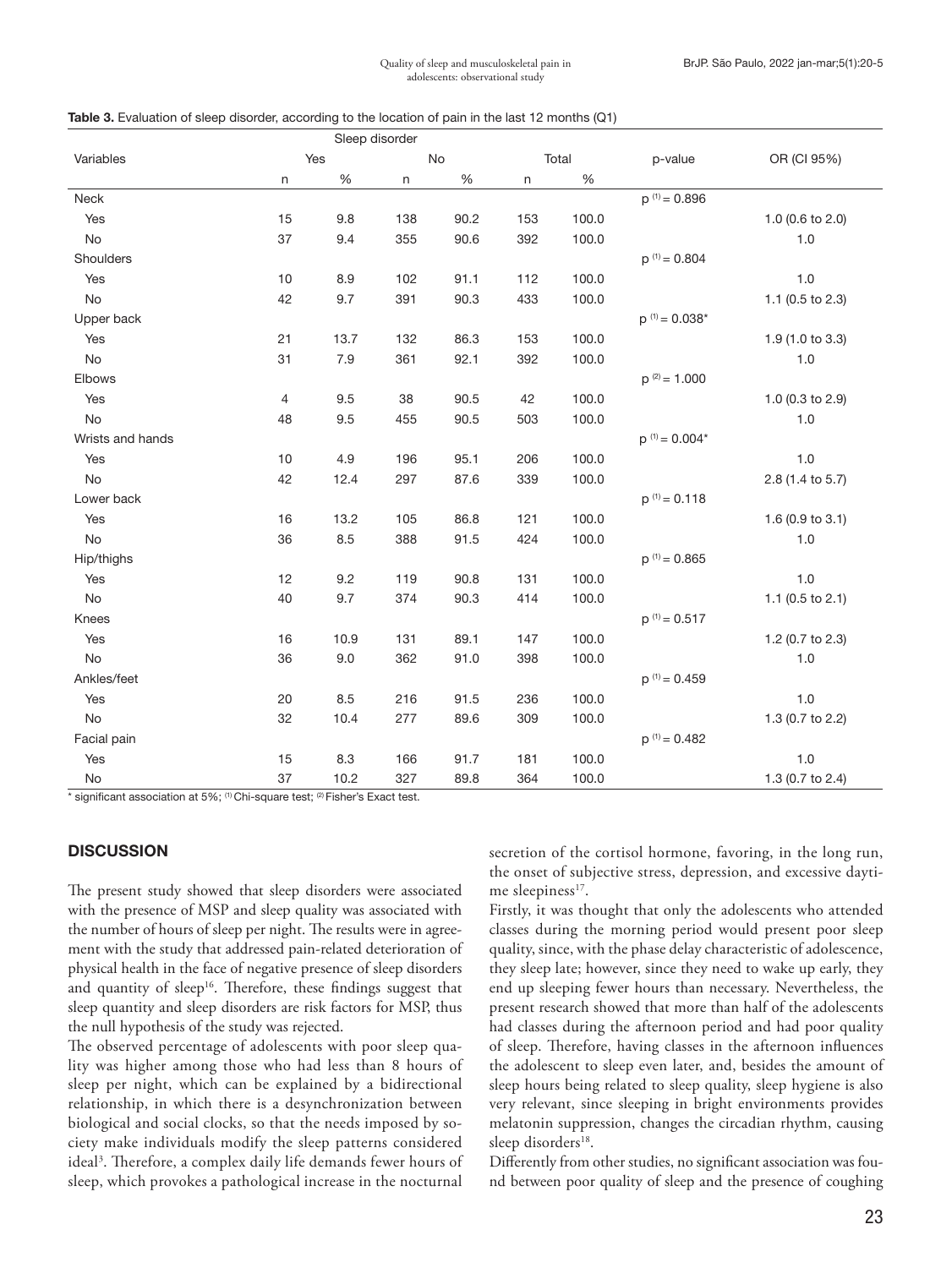or heavy snoring in the adolescents evaluated<sup>19-21</sup>. However, it's worth mentioning that the nocturnal symptoms of snoring, wheezing, or coughing are sleep disorders which can lead to important medical implications, such as obstructive sleep apnea, negatively impacting the quality of sleep and compromising daily performance<sup>22</sup>.

In turn, sleep disorders have been associated with prognosis of MSP and, although the mechanism of this relationship is still unclear, physical alterations and the opioidergic, immune, and endocrine systems seem to be the cause<sup>23</sup>. There is an association between fragmented sleep and pain, with the presence of an increase in pro-inflammatory cytokines that can lead to hyperalgesia or increased sensitivity to pain, as well as a decrease in ghrelin, a neurohormone responsible for inducing spinal antinociception and regulating pain in the brain $24$ .

Thus, the report of upper back pain in the last 12 months prior to this research is based on the hypothesis that sleep disorders could have influenced posture, generating muscle imbalance. Likewise, the opposite may have occurred, and the altered sleep may also be caused by an already installed MSP, resulting from unbalanced physical practices<sup>25,26</sup>.

Unlike the findings on the association between upper back pain and sleep disorders, an association between pain in the wrists and hands and the absence of sleep disorders was identified. This fact is consistent with studies that state the increasing use of electronic devices by the adolescent population, especially before bedtime and, as a result, the tendency to acquire pain in the hands and wrists, as well as greater chances of having poor quality of sleep and excessive daytime sleepiness<sup>27,28</sup>.

The sample losses did not compromise results, since the sample size calculation was based on a prevalence of 50%, considering the possibility of evaluating other outcomes, as the research was part of a larger study. However, for the variables analyzed in this research, the required sample size would be 490, based on the study conducted by Schlarb et al.<sup>15</sup>, whose prevalence found was 23.1%.

The limitations of the present study are related to its cross-sectional design, due to which it's not possible to establish a relationship of causality between variables. Therefore, more studies on this subject should be conducted in other Brazilian school institutions, public and private, as well as in different periods, so that a more consistent national panorama can be built.

# **CONCLUSION**

There is an association between sleep disorders and MSP, as well as between the amount of hours slept per night and quality of sleep in adolescents. These data suggest that negative effects related to sleep may influence the prevalence of MSP and, consequently, the quality of life of this population group.

# AUTHORS' CONTRIBUTIONS

### **Jéssica Fernanda de Oliveira Lima Batista**

Statistical analysis, Data collection, Research, Methodology, Writing - Preparation of the original, Validation, Visualization

### **Thais Costa de Alencar**

Statistical analysis, Data Collection, Resource management, Research, Writing - Preparation of original, Validation

### **Janaína Maria Gomes Fonsêca Tolêdo**

Statistical analysis, Data Collection, Resource management, Research, Writing - Preparation of the original, Validation

### **Kelly Rodrigues Mota**

Writing - Preparation of original, Writing - Review and Editing, Visualization

### **Valdeci Elias dos Santos-Júnior**

Writing - Preparation of the original, Writing - Review and Editing, Supervision, Visualization

#### **Mônica Vilela Heimer**

Funding Acquisition, Conceptualization, Project Management, Methodology, Software, Supervision, Validation, Visualization

# **REFERENCES**

- 1. da Mota Gomes M, Quinhones MS, Engelhardt E. Neurofisiologia do sono e aspectos farmacoterapêuticos dos seus transtornos. Rev Bras Neurol. 2010;46(1):5-15.
- 2. Finan PH, Goodin BR, Smith MT. The association of sleep and pain: an update and a path forward. J Pain. 2013;14(12):1539-52.
- 3. Segura-Jiménez V, Carbonell-Baeza A, Keating XD, Ruiz JR, Castro-Piñero J. Association of sleep patterns with psychological positive health and health complaints in children and adolescents. Quality Life Res. 2015;24:885-95.
- 4. Leger D, Beck F, Richard JB, Godeau E. Total sleep time severely drops during adolescence. PLoS One. 2012;7(10):e45204.
- 5. Essner B, Noel M, Myrvik M, Palermo T. Examination of the factor structure of the adolescent sleep–wake scale (ASWS). Behav Sleep Med. 2015;13(4):296-307.
- 6. Lima ACS, dos Santos IRDD, Guimarães LA, Queiroz BM. Qualidade do sono, atividade física e uso de tecnologias portáteis entre alunos do ensino médio. Adolesc Saúde. 2018;15(8):44-52.
- 7. Stepanski EJ. The effect of sleep fragmentation on daytime function. Sleep. 2002;25(3):268-76.
- 8. Brand S, Gerber M, Puhse U, Holsboer-Trachsler E. The relation between sleep and pain among a nonclinical sample of young adults. Eur Arch Psych Clin Neurosci.  $2010:260(7):543-51.$
- 9. von Elm E, Altman DG, Egger M, Pocock SJ, Gøtzsche PC, Vandenbroucke JP; STROBE Initiative. The Strengthening the Reporting of Observational Studies in Epidemiology (STROBE)statement: guidelines for reporting observational studies. J Clin Epidemiol. 2008 Apr;61(4):344-9.
- 10. Passos MH, Silva HA, Pitangui AC, Oliveira VM, Lima AS, Araújo RC. Reliability and validity of the Brazilian version of the Pittsburgh Sleep Quality Index in adolescents. J Pediatr. 2017;93(2):200-6.
- 11. Pinheiro FA, Troccoli BT, Carvalho CV. Validação do Questionário Nórdico de Sintomas Osteomusculares como medida de morbidade. Rev Saúde Pública. 2002;36(3):307-12.
- 12. Lucena LB, Kosminsky M, Costa LJ, Góes OS. Validation of the Portuguese version of the RDC/TMD Axis II questionnaire. Braz Oral Res. 2006;20(4):312-7.
- 13. Almeida GMF, Silva CP, Schlindwein-Zanini R. Instrumentos de avaliação do sono em adolescentes: revisão da literatura brasileira. 2015. Disponível em: < http://fiepbulletin.net/index.php/fiepbulletin/article/download/5709/12189>.
- 14. Bertolazi NA. Tradução, adaptação cultural e validação de dois instrumentos de avaliação do sono: Escala de sonolência de Epworth e Índice de Qualidade de Sono de Pittsburgh. 2008. Disponível em: < https://www.lume.ufrgs.br/bitstream/handle/10183/14041/000653543.pdf?sequence=1&isAllowed=y>.
- 15. Schlarb A, Gulewitsch MD, Weltzer V, Ellert U, Enck P. Sleep duration and sleep problems in a representative Sample of german children and adolescents. Health. 2015;7 (11):1397-408.
- 16. Afolalu EF, Ramlee F, Tang NK. Effects of sleep changes on pain-related health outcomes in the general population: a systematic review of longitudinal studies with exploratory meta-analysis. Sleep Med Rev. 2018;39:82-97.
- 17. Araujo MFMD, Vasconcelos HCAD, Marinho NBP, Freitas RWJFD, Damasceno MMC. Niveis plasmaticos de cortisol em universitários com ma qualidade de sono. Cad Saude Colet. 2016;24(1):105-10.
- 18. Vinstrup J, Jakobsen MD, Calatayud J, Jay K, Andersen LL. Association of stress and musculoskeletal pain with poor sleep: cross-sectional study among 3,600 hospital workers. Front Neurol. 2018;9:968.
- 19. Santos Barbosa I, Souza JC, Muller PTG, Brito POC, Augusto CT, Cantarelli AC. Evaluation of the sleep disorders in patients submitted to polissomnography. Res Soc Develop. 2021;10(1):e40110111738.
- 20. Loekmanwidjaja J, Carneiro ACF, Nishinaka MLT, Munhoes DA, Benezoli G, Wan-